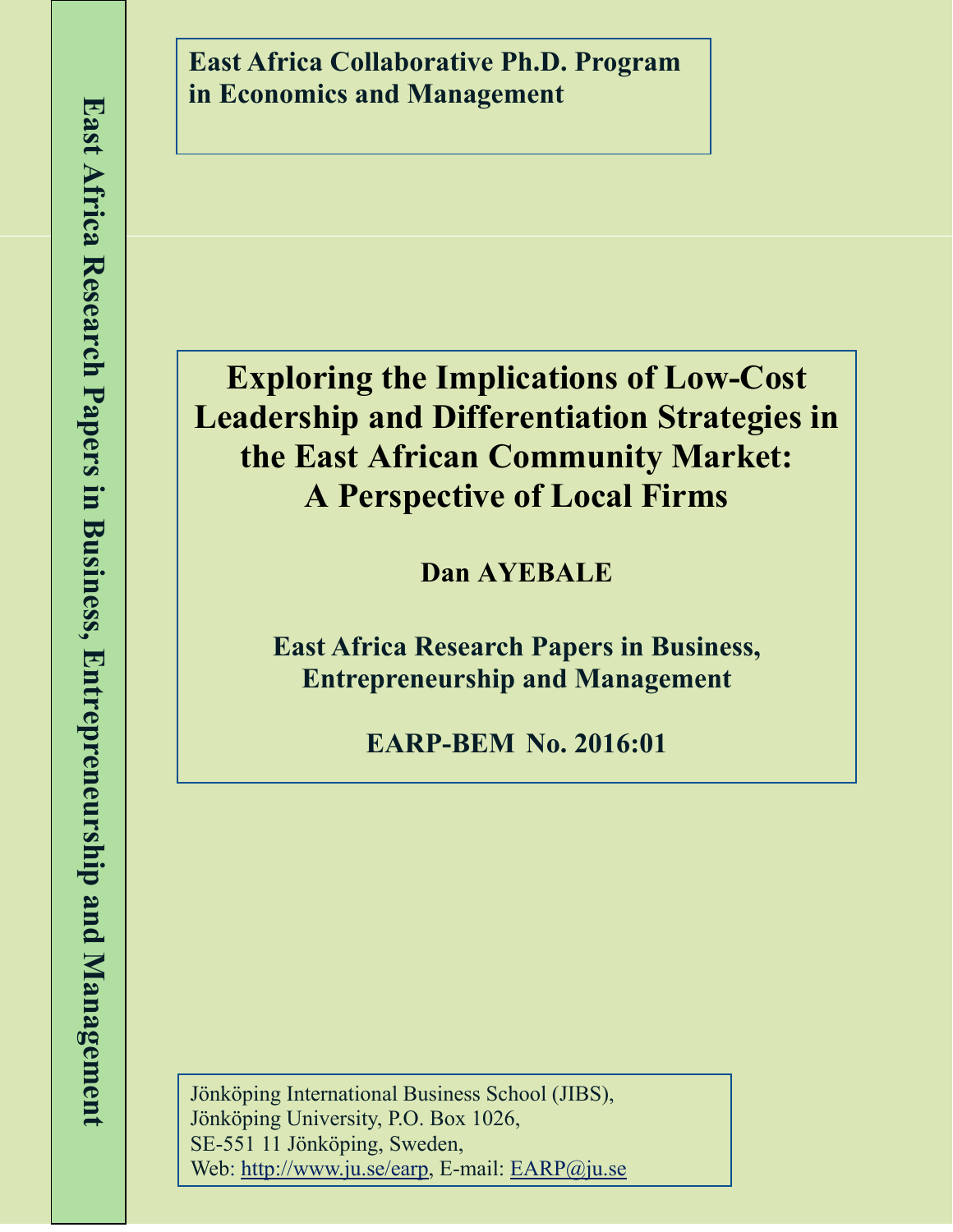# **Preface**

*East Africa Research Papers in Business, Entrepreneurship and Management* is a series linked to the collaborative PhD program in Economics and Management among East Africa national universities. The program was initiated and is coordinated by the Jönköping International Business School (JIBS) at Jönköping University, Sweden, with the objective of increasing local capacity in teaching, supervision, research and management of PhD programs at the participating universities. The program is financed by the Swedish International Development Cooperation Agency (SIDA).

*East Africa Research Papers* is intended to serve as an outlet for publishing theoretical, methodological and applied research covering various aspects of the East African economies, especially those related to regional economic integration, national and regional economic development and openness, movement of goods, capital and labor, as well as studies on industry, agriculture, services sector and governance and institutions. In particular, submission of studies analyzing state-of-the-art research in areas of labor, technology, education, health, well-being, transport, energy, resources extraction, population and its movements, tourism, as well as development infrastructure and related issues and discussion of their implications and possible alternative policies are welcome.

The objective is to increase research capacity and quality, to promote research and collaboration in research, to share gained insights into important policy issues and to acquire a balanced viewpoint of business, entrepreneurship and management policymaking which enables us to identify the economic problems accurately and to come up with optimal and effective guidelines for decision makers. Another important aim of the series is to facilitate communication with development cooperation agencies, external research institutes, individual researchers and policymakers in the East Africa region.

Research disseminated through this series may include views on economic policy and development, but the series will not take any institutional policy positions. Thus, any opinions expressed in this series will be those of the author(s) and not necessarily the Research Papers Series.

Editor: Almas Heshmati Professor of Economics Jönköping International Business School (JIBS), Jönköping University, Room B5017, P.O. Box 1026, SE-551 11 Jönköping, Sweden, E-mail: Almas.Heshmati@ju.se

Assisting Editor: Olivier Habimana Candidate for PhD in Economics College of Business and Economics, University of Rwanda E-mail: Olivier.Habimana@ju.se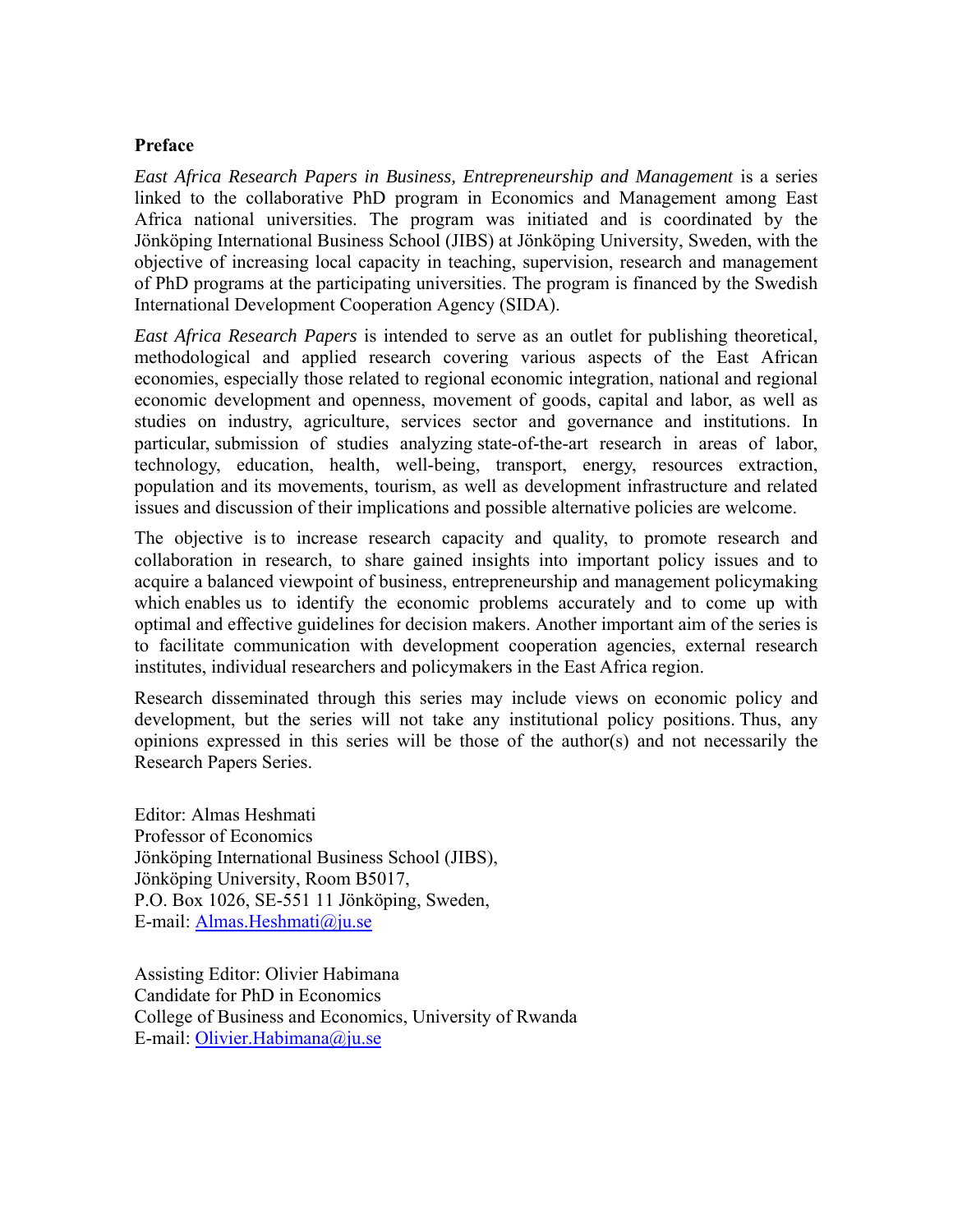# **Exploring the Implications of Low-Cost Leadership and Differentiation Strategies in the East African Community Market: A Perspective of Local Firms**

#### Dan AYEBALE

Uganda Christian University, Faculty of Business and Administration, and School of Business and Management, Uganda Technology and Management University, P.O. Box 4 Mukono, Uganda E-mail: Dayebale@ucu.ac.ug

#### **Abstract**

Over the past few decades, East African countries have made tremendous economic, social and political progress and are seeking to consolidate this growth with the formation of the East African Community. The Global Entrepreneurship Summit held in Kenya's capital Nairobi in July 2015 highlighted the competitiveness of local firms in the region as having the potential to contribute to high-value added activities through innovation and entrepreneurship. Nonetheless, there are general concerns as to whether local firms can maintain their competitive advantages in the new environment of economic integration especially with the increasing entry of more resource endowed players from abroad. This conceptual paper explores the capacity of local firms to maintain their competitive edge by evolving into low-cost producers and/or differentiators. Specifically, the paper presents arguments in support of the differentiation strategy being followed by fledgling manufacturing local firms. While recognizing the limitations for local firms along this path, the paper identifies areas from previous research which address the question of upgrading from big emerging markets such as China, India, Argentina and Brazil and suggests areas that can guide future research aimed at helping local firms to be successful differentiators.

Keywords: Economic integration, firm competitiveness, low-cost competencies, differentiation competencies, East African Community.

JEL Classification Codes: D24; J31; N37;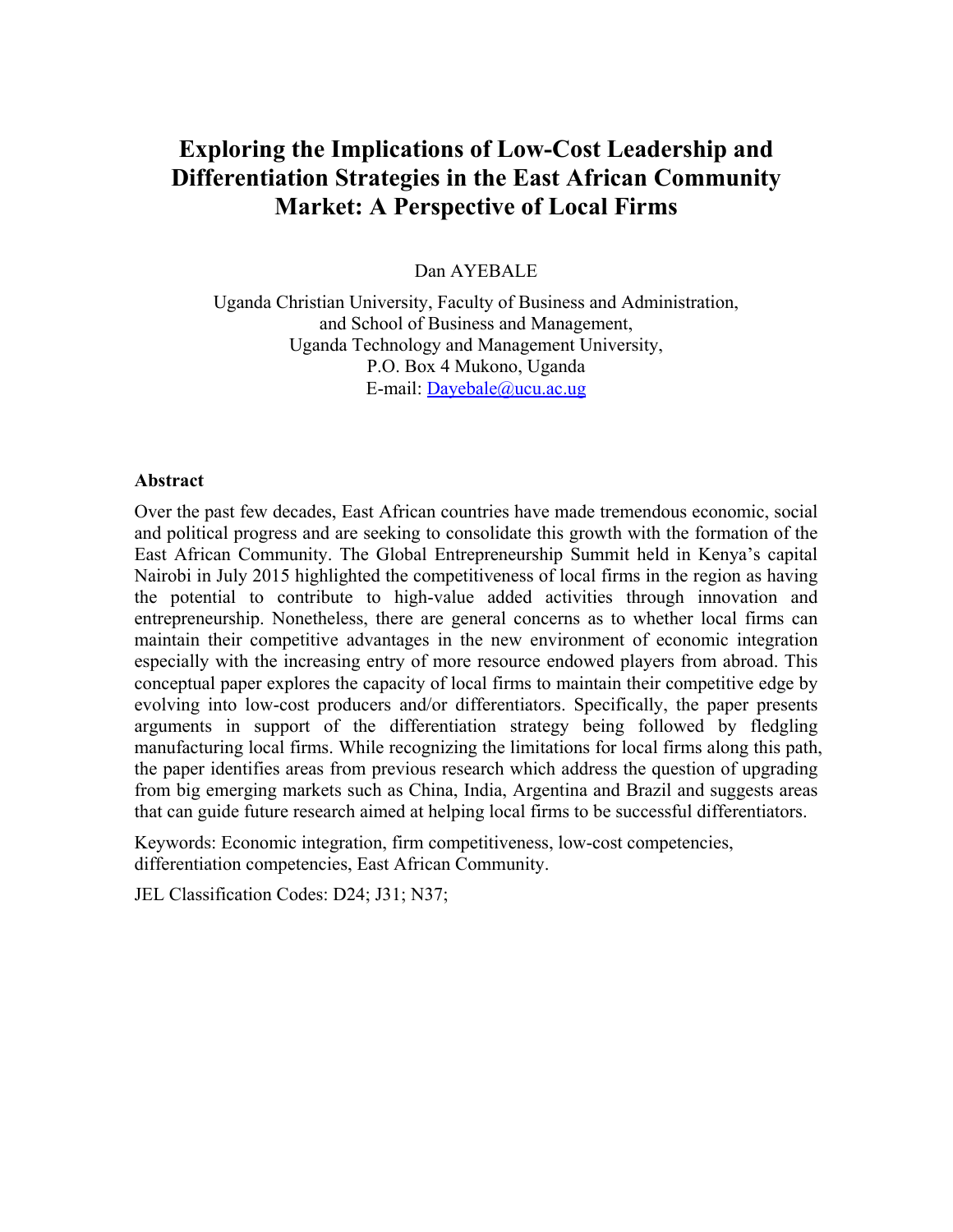# **1. Introduction**

As market opportunities around the world become thin, the world is looking at Africa for future growth. This is exemplified by the increasing high-level political visits from the global South and North aimed at cultivating new forms of relations on the continent; the increasing influx of multinational corporations (MNCs); and the growing positive international media coverage of the continent (Roxburgh et al., 2010; UBS, 2012). For many observers, Africa is the world's last frontier market and it is moving from the periphery to the center stage of global business issues (Global Entrepreneurship Summit, 2015; Roxburgh et al., 2010).

With this new reality, the six East African countries are seeking to consolidate their positions on the continent with the formation of East African Community (Kamala, 2006; Kiggundu and Walter, 2015). The East African Community is an economic bloc comprising of Kenya, Uganda, Burundi, Tanzania and Rwanda (Ogola et al., 2015), which was most recently joined by South Sudan in March 2016. This formation is a market of over 162 million people including South Sudan (Daily Nation, 2016), and with fast growing middle incomes. The market also boasts of a collective gross domestic product (GDP) of over US\$ 110.3 billion as per  $2014$  estimates<sup>1</sup> (East African Community Secretariat, 2014).

Also typical about the East African Community market are increasing attempts by member countries, with the exception of Burundi and South Sudan, to build a strong competitive business environment based on meaningful political, market, legal and institutional reforms (Ogola et al., 2015). Under the auspices of this rebranding, it therefore does not come as a surprise that over the recent past the East African region has witnessed remarkable growth in local entrepreneurship and foreign firm activities (Global Entrepreneurship Summit, 2015; Ogola et al., 2015; Sutton et al., 2015). In fact, with the hosting of the 2015 Global Entrepreneurship Summit, one can conjecture that the world is recognizing the innovativeness and entrepreneurial prospects of local firms in the region more than it has ever done before. But as the market potential of regionalization and associated advantages attracts foreign competitors, it is not known how domestic firms in the East African market can strategically position themselves to survive and achieve growth.

There is a dearth of systematic research efforts to understand how recent changes in the region which are coming about with the East Africa Community are likely to affect the competitiveness of local firms (Hategeka, 2011; Kiggundu and Walter, 2015). Of critical concern to the economic future of regionalization efforts is how fledgling domestic firms in the manufacturing sector can survive emerging competition from regionalization (Kiggundu and Walter, 2015). This paper seeks to arouse interest in a firm-level debate on how strategic choices between low-cost leadership and differentiation can affect local firms in the manufacturing sector. Specifically, the paper outlines how an attempt to build differentiation competencies is imperative for local firms to enjoy the benefits of the

 $\overline{a}$ 

<sup>&</sup>lt;sup>1</sup> These estimates exclude South Sudan.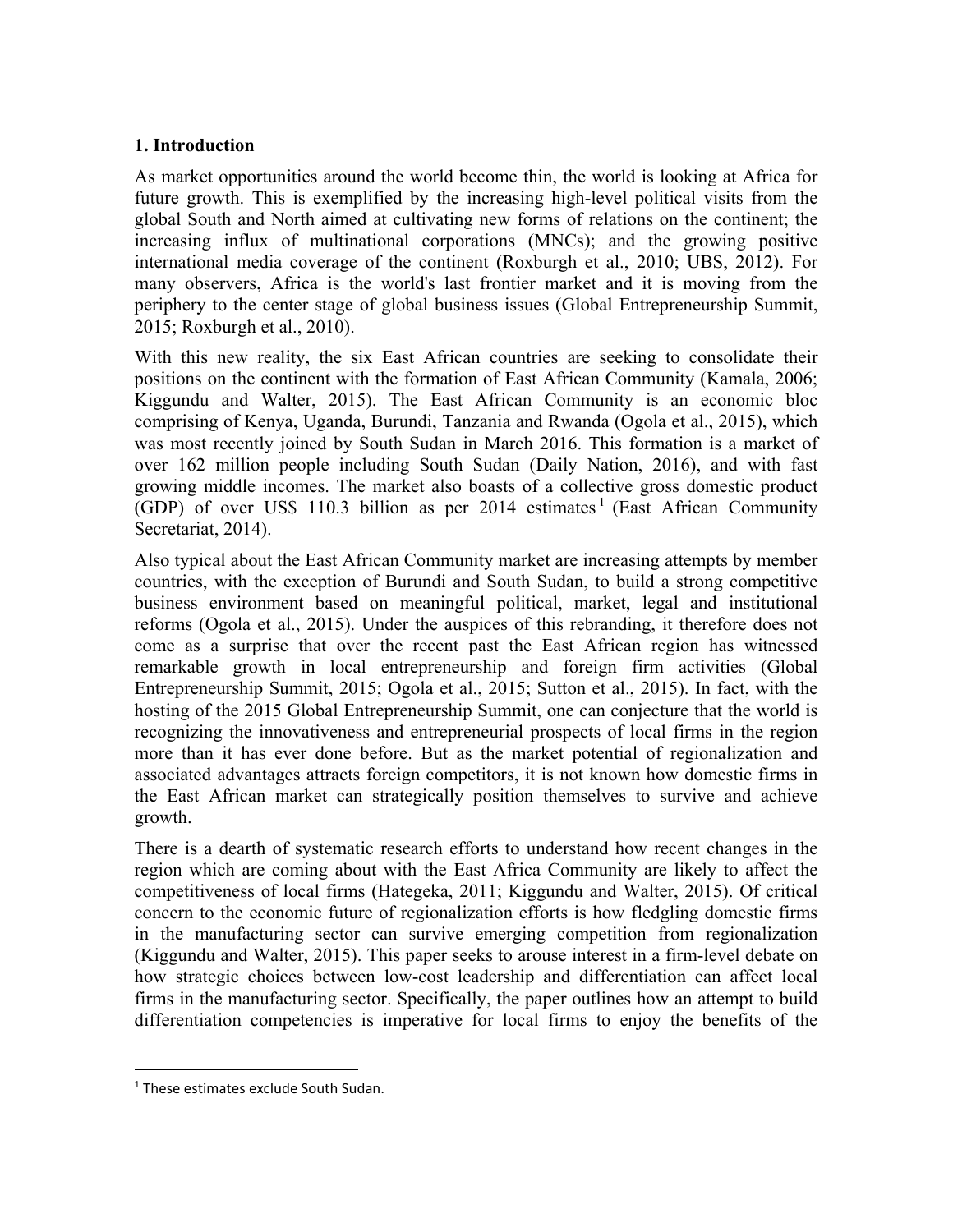integration more. This is a critical area of inquiry given that private sector growth is central to the current process towards regional integration (Kiggundu and Walter, 2015).

# **2. Literature review**

#### **2.1 Overview of the East African Community's formation**

The East African Community market is a group of six countries -- Uganda, Kenya, Tanzania, Rwanda, Burundi and South Sudan. This integration is built on a long history of cooperation between Uganda, Kenya and Tanzania which dates back to 1917 (East African Community Secretariat, 2006; Kamala, 2006; Ogola et al., 2015). In 1917, Uganda and Kenya established a customs union, representing the first formal economic ties in the region, and in 1927 Tanzania joined the union (East African Community Secretariat, 2006). To upgrade their economic ties, the three countries agreed to and established the East African High Commission from 1947 to 1961, and later the East African Common Services Organization from 1961 to 1967 (East African Community Secretariat, 2006; Ogola et al., 2015). The climax of the cooperation was reached in 1967 with the formation of the first East African Community. During this stage, however, there was increasing divergence among member states from the key principles that had made the previous series of cooperation successful. Concomitantly, the cooperation suffered a setback with its collapse in 1977 (Ogola et al., 2015; Sutton et al., 2015).

A number of interesting events underlie the period between 1977 and the current East African Community. More notable among these is the disbarment agreement of 1984 between the three countries that comprised the first East African Community: Uganda, Kenya and Tanzania (East African Community Secretariat, 2006). Within this negotiation, these three East African countries agreed to disband assets and division of liabilities, but continued exploring opportunities for future economic cooperation (East African Community Secretariat, 2006). This was followed with the signing of an agreement for establishing the Permanent Tripartite Commission in 1993 (East African Community Secretariat, 2006). This and several other initiatives along the same path gave birth to a renewed spirit for stronger integration among these countries (East African Community Secretariat, 2006). The key outcome was the signing of the East African Community treaty in 1999 and the re-establishment of the East African Community in 2000. So far, the East African Community has registered high membership with the accession of Rwanda and Burundi in 2007 and more recently, South Sudan in March 2016. Though unresolved issues exist on the pace of moving to higher levels of integration, the East African Community member states (with the exception of Tanzania) appear to support a fast tracked process (Ogola et al., 2015).

Member states ratified a customs union in 2005, a common market in 2010 and a monetary union is scheduled for 2017 (Ogola et al., 2015). Drawing on existing literature and the experience of other regional blocs, it is widely anticipated that the current regional integration efforts in the East African region are likely to give member countries a high level of competitiveness and strength to integrate with the global market via their strategy of private-sector led growth (Kiggundu and Walter, 2015; Ogola et al., 2015).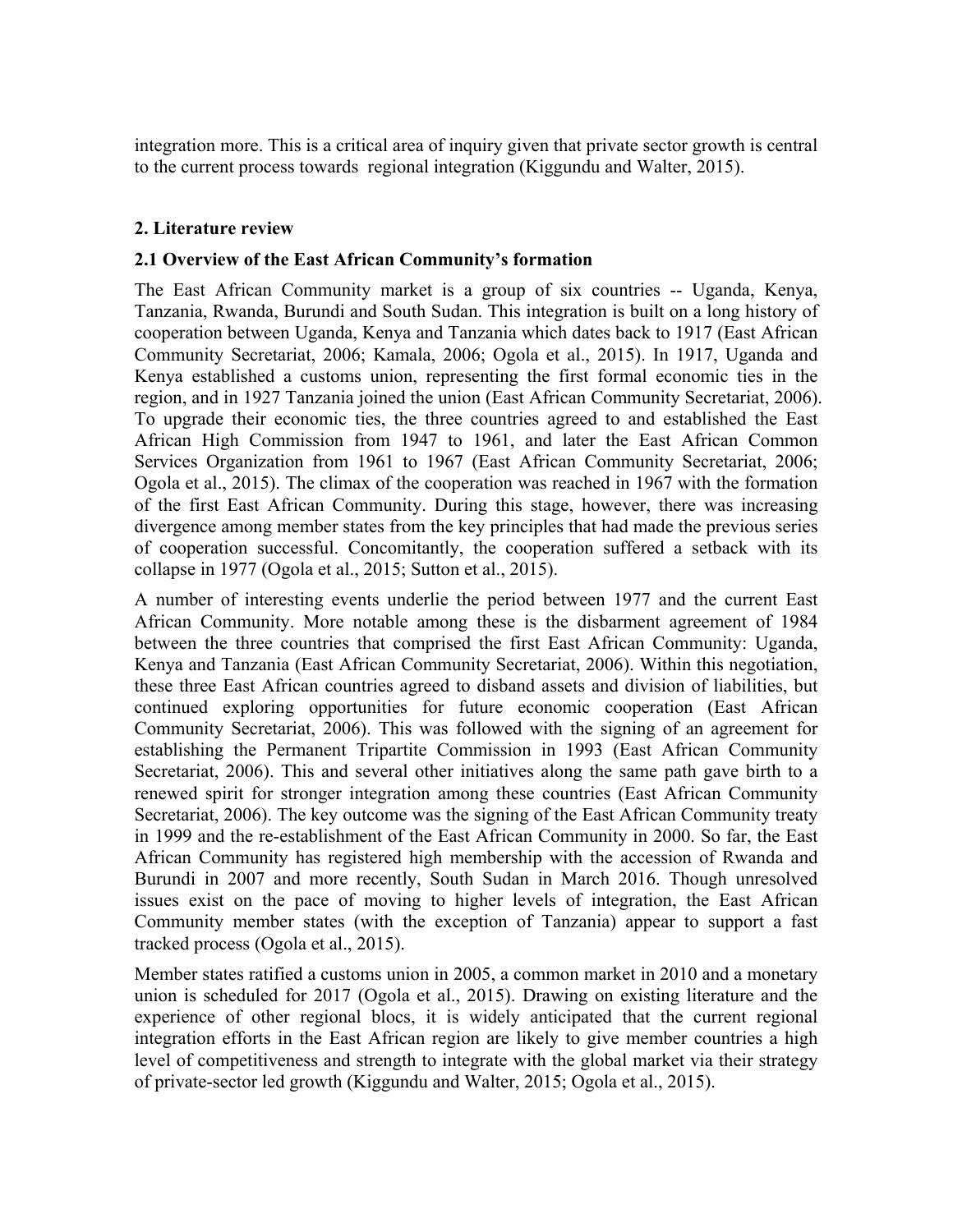#### **2.2 Competitiveness of East African Community firms**

The main area of competition for East African Community firms has conventionally been in the agricultural sector (Adar, 2011; Ogola et al., 2015). However, member states are increasingly recognizing the need of strengthening manufacturing and services sectors (Hategeka, 2011; Ogola et al., 2015). The current debate in the regional development agenda is on the question of how to build competitive industrial and services sectors. These sectors continue to contribute a small percentage to regional GDP (Ogola et al., 2015).

However, there are indications which suggest that the value and competitiveness of these sectors is growing (Ogola et al., 2015). For instance, there is mention of a number of innovations in the manufacturing and services sectors involving local firms, which offers credence to the progress in these sectors (Littlefield, 2015). Notwithstanding this progress, local firms still suffer from a number of constraints that affect their competitiveness in the face of competition from foreign companies (Hategeka, 2011). Most notable of these is the fact that local firms have evolved in an environment of a weak technological base and institutional support in the region. In addition, local firms in the region have majorly focused on domestic operations and therefore lack international experience. Extant studies have also identified lack of capital and unsupportive legal and regulatory frameworks in describing the low competitiveness of local firms in the East African region (Ogola et al., 2015).

The formation of the East African Community is expected to reverse this trend (Lalani, 2015; Musani, 2015; Shah, 2015). For instance, the East African Community member states have now embarked on a number of programs aimed at enhancing the competitiveness of local firms, including but not limited to, infrastructure development, technological enhancement, removing trade barriers and strengthening the financial sector (Ogola et al., 2015; Sutton et al., 2015). Nonetheless, under this arrangement, governments in the region are reducing their protection of local firms from market forces as these local firms have to learn to compete on the basis of their efficient operations and business capabilities.

# **2.3 Conceptual background and propositions**

The formation of the East African Community is creating a new form of competitive dynamism for local firms in the region (Hategeka, 2011). Competition for these firms is not necessarily new. In the 1990s, East African Community member states, individually and with support from IMF and the World Bank, agreed to shift their ideology towards a free market economy (East African Community Secretariat, 2006). This model specifically emphasized an export growth strategy, privatization, the market and a trade liberalization agenda. Since then, the competitive environment for East African Community firms has been characterized by an influx of foreign and local competitors and proliferation of imported products (Hategeka, 2011; Ogola et al., 2015). The formation of the East African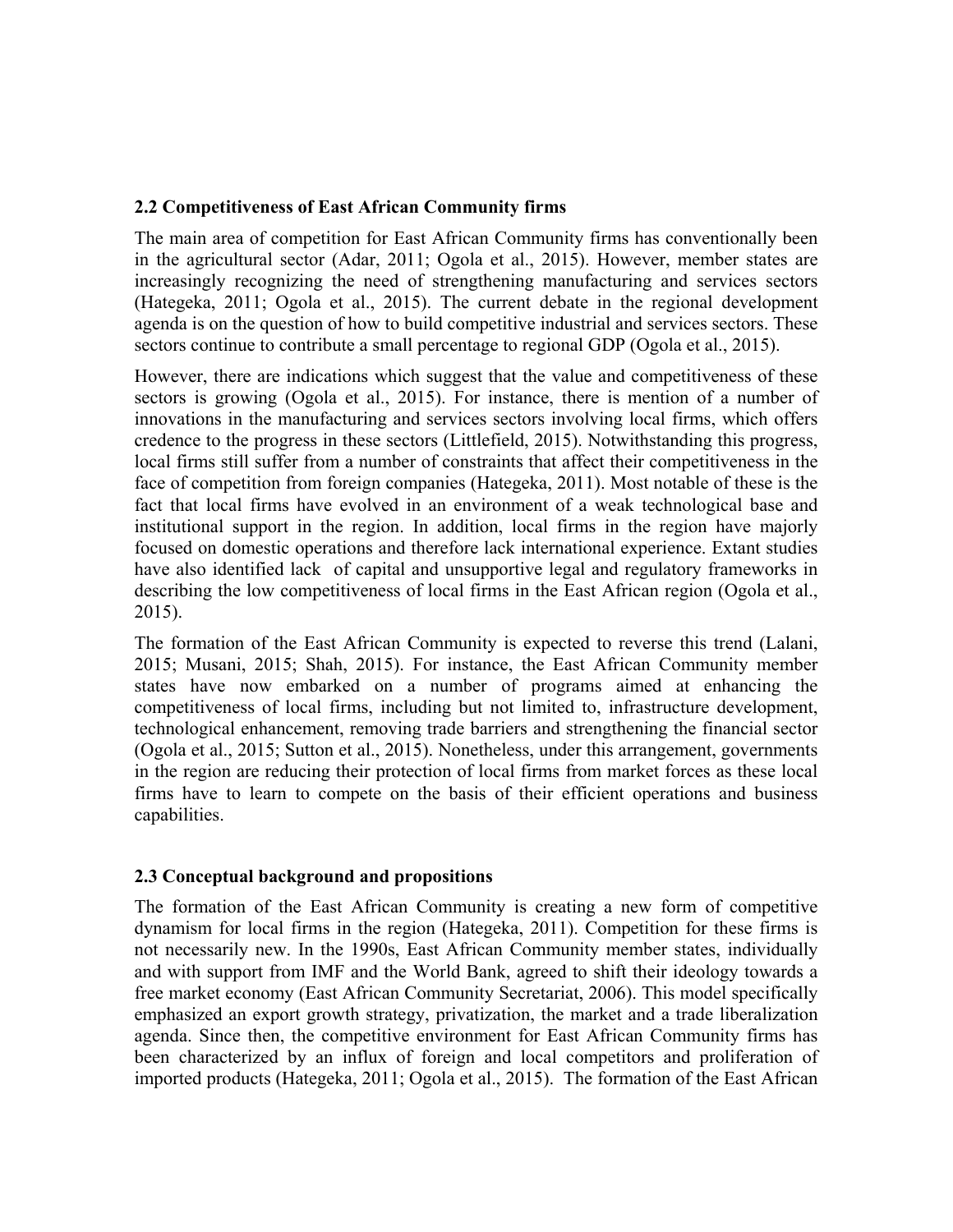Community is expanding the scope of this competition through the removal of barriers that gave advantage to local firms (Lalani, 2015; Musani, 2015; Shah, 2015).

The restoration of the East African Community is also happening at a time when opportunities for market growth around the world are becoming thin (Frameworks, 2016; Roxburgh et al., 2010; UBS, 2012). In this environment the widening market in the region is attracting world class competitors more than ever before (Hategeka, 2011). These developments make it imperative to address the question of how firms should compete in the new competitive environment that is emerging with the formation of the East African Community. In extant literature, while addressing the competitive challenges of emerging markets, scholars also discuss the role of differentiation and low-cost competencies (Elango and Pattnaik, 2007; Kotabe et al., 2000; Malik, 2008; Pett and Wolff, 2003). These studies give insights into how local firms can utilize differentiation and low-cost competencies in these contexts. The key argument highlighted in these studies is that firms need to tailor their strategies appropriately to the changing business environment in order to survive.

### **2.4 Prospects for local firms competing on the basis of low-cost strategies**

Low-cost strategies provide advantages via scale, efficiency and access to low-cost inputs (Dess and Davis, 1984). Firms with these competencies are capable of gaining a competitive advantage by delivering the same products as the competition at prices below the industry average to achieve a larger market share, or that which match the industry average to gain higher profits (Gao et al., 2010; Kotabe et al., 2000; Pett and Wolff, 2003). In extant literature, access to low-cost resources has been the most discussed advantage supporting firms' low-cost strategy in developing countries (Elango and Pattnaik, 2007; Kotabe et al., 2000). Local firms in the East African region are not exceptions. Prior to the formation of the East African Community they had specifically delivered their advantage almost entirely on their country-based low-cost resource advantages and associated benefits (Hategeka, 2011; Ogola et al., 2015). These included, but were not limited to, a comparative advantages in understanding local labor market dynamics; unique access to other local resources such as land; and strong relations with their local governments that have continuously offered them preferential resource access (Hategeka, 2011; Musani, 2015; Shah, 2015).

The formation of the East African Community is increasingly eroding these advantages via the creation of a unified market and giving more strength to the needs of low-cost firms to develop efficiency and scale (Hategeka, 2011; Shah, 2015). However, given their small size these are areas which local firms cannot easily address in the face of new competitors entering the market. Moreover, the East African countries are uniting at a time when MNCs have learned about these issues and a wide knowledge base exists to guide their practices on these competitive constraints. MNCs can access resources from around the world more cheaply through outsourcing (Kotabe et al., 2000). These factors combined with their size disadvantages are expected to make it difficult for local firms within the East African Community to compete on the basis of low-cost advantages to fully defend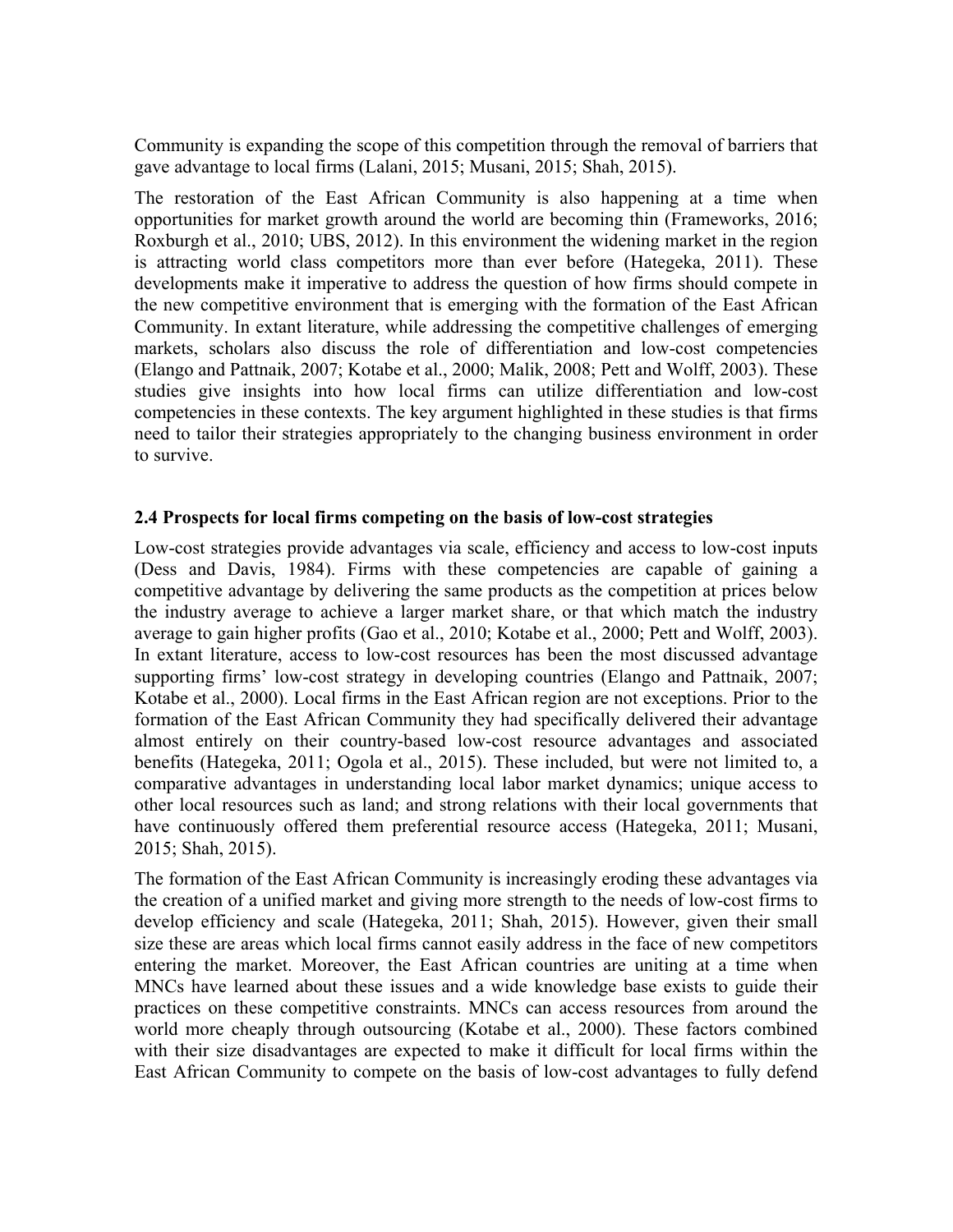their domestic turfs. Based on these arguments we can conjecture that in the short-run lowcost firms in the region can still register some success, but they will have to compete with a disadvantage in the long-run.

#### **2.5 Prospects for local firms competing on the basis of differentiation strategies**

The previous section discussed the viability of a low-cost strategy to deliver advantages for local firms in the evolving environment in the East African Community. This section extends the discussion to the role of differentiation strategies in determining local firms' success in the East African Community. The differentiation competencies are based on building unique assets and image for a firm's offerings (Dess and Davis, 1984; Elango and Pattnaik, 2007; Kotabe et al., 2000; Pett and Wolff, 2003). These can help firms survive competition by appearing different and thereafter they can charge a premium price. Extant literature provides a contrast of differentiation competencies in developed-country and emerging-market firms.

Differentiation strategies for developed-country firms are based on radical innovations built on superior technology and designs (Corredoira and McDermott, 2014; Malik, 2008; McDermott and Corredoira, 2010). This is not the case in the context of East African firms and also in other emerging-market contexts (Corredoira and McDermott, 2014; Elango and Pattnaik, 2007; Malik, 2008). Within a context like the East African Community, local firms are observed to follow an approach identified in earlier cited works for addressing the competitive strategies of developing-country firms. This involves adapting imported technology from developed-countries to local contexts. These advantages may not support the success of local firms seeking head-to-head competition with superior firms, especially MNCs, entering the market. Nonetheless, there can be a platform for firms with these competencies in terms of securing partnerships with their foreign firm competitors. Further, more than low-cost competitors that target broad markets, local differentiators can more easily identify and exploit niche markets that are outside the reach of foreign firms. Based on this discussion, we propose that local firms employing a differentiation strategy are more likely to achieve higher success in the increasingly competitive East African Community.

These propositions were corroborated with an exploratory survey of 31 manufacturing SME exporters purposely selected from Uganda, one of the key member states of the East African Community. The respondents in this survey were strictly top executives in these establishments. The SMEs surveyed were selected from two of the major industrial parks located in capital Kampala: Nakawa and Ntinda. Fifteen respondents were obtained from Nakawa while 16 respondents came from Ntinda using a purposive sampling method. These constituted about 30 and 70 per cent of all exporters in these two industrial regions respectively. Most of the firms in the sample were formed during the economic restructuring of the country. In the 1990s, the government implemented structural economic restructuring programs (SAPs) whose tenets included trade liberalization and privatization.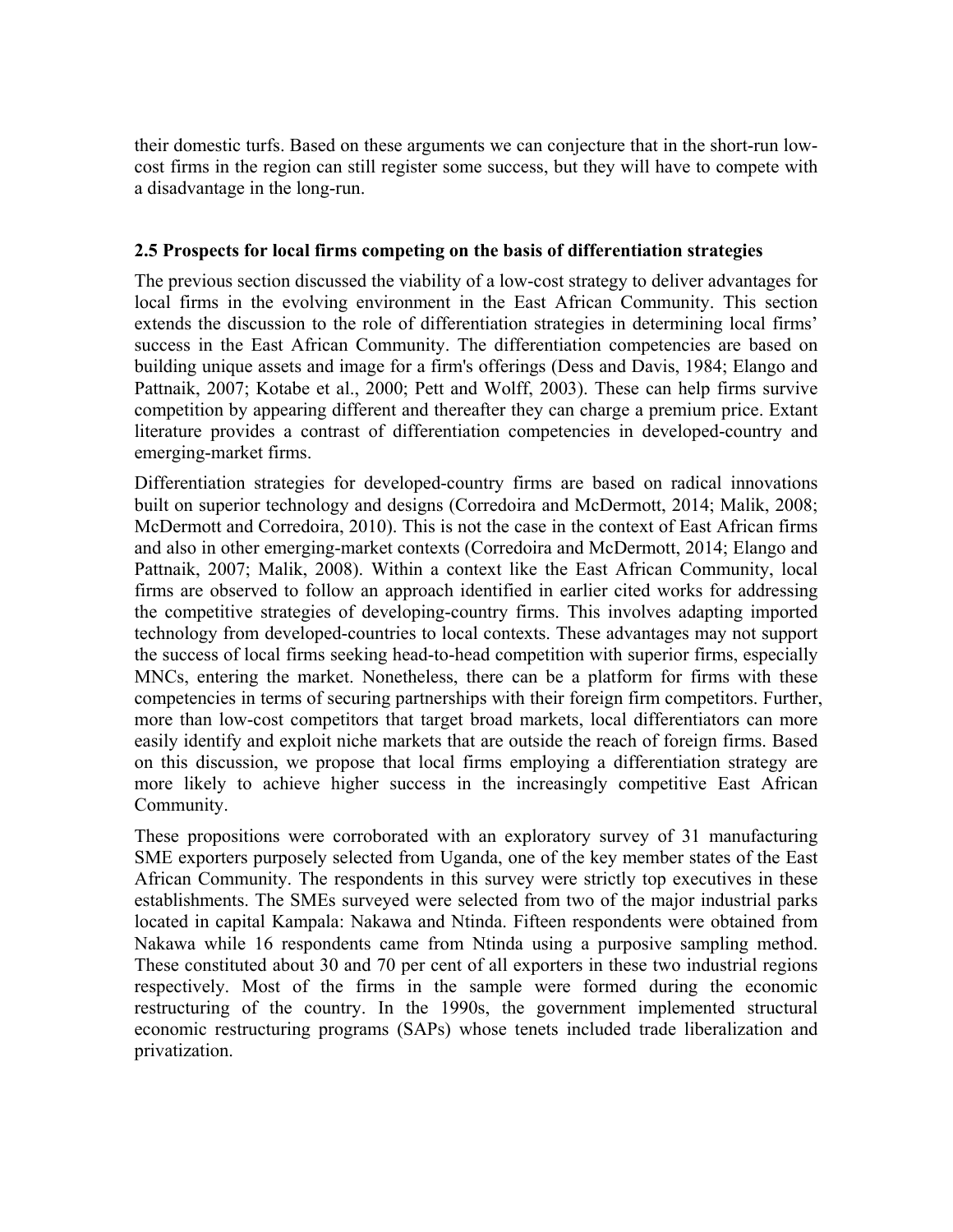These economic reforms led the country towards a path of free-market ideologies. Intuitively, therefore, the SMEs in the survey operate amidst competition and employ various strategies to survive competition both from local and foreign rivals. The average exporting years of the SMEs in the survey was seven years. With such international exposure, the formation of the East African Community is likely to be of interest to these firms. Thus, notwithstanding the small sample size, we can still get some insights from it to corroborate conceptual rationalizations regarding the discussion on how local firms' strategies are associated with managerial perceptions of opportunities for export growth and performance within the emerging East African Community market. Drawing on descriptive statistics, when asked the extent to which the formation of the East Africa Community will affect their growth and performance, SMEs competing on the basis of low-cost generally demonstrated more worry and skepticism about the East African Community in terms of enhancing their sales and survival. On the other hand, differentiators viewed the formation of the East African Community as being vital to their growth and performance.

#### **3. Discussion and conclusion**

This paper contributes to the current debate on local firms' survival with the formation of the East African Community. The discussion addresses the nascent manufacturing sector in the region where local firms are now faced with more experienced competitors from abroad. Recent discussions have looked at macroeconomic factors and argued for the benefits of regional integration including productivity, growth and welfare development of member states. While the key part of this debate recognizes the constraining role of competition as the integration takes shape, it is not clear from these macro insights how local firms can position themselves in the manufacturing sector to deal with the new challenge of competition coming from international competitors. In this market local firms have always competed with less innovative products and produced mature products. But with the formation of the East African Community, they now face an increasing number of more sophisticated competitors who are introducing cheap and high quality innovative products in the market.

The core argument in this paper is that executives of local firms can more easily improve their chances of surviving competition in the current East African Community market by taking the path of differentiation as opposed to the path of low-cost leadership. Differentiation advantages arise from firms' commitment to be innovative and creating products that the market considers unique. Local firms in the manufacturing sector are not expected to build their advantage by engaging in radical innovations associated with high investments in R&D. Local firms may not particularly be successful along this path, but they can benefit from incremental innovation efforts to build necessary differentiation competencies to compete favorably. Competing on the basis of pioneering innovations requires superior firm-level resources, a strong institutional and market regulatory framework, resource-rich institutions and/or universities engaged in ground breaking research (Corredoira and McDermott, 2014; Elango and Pattnaik, 2007; Malik and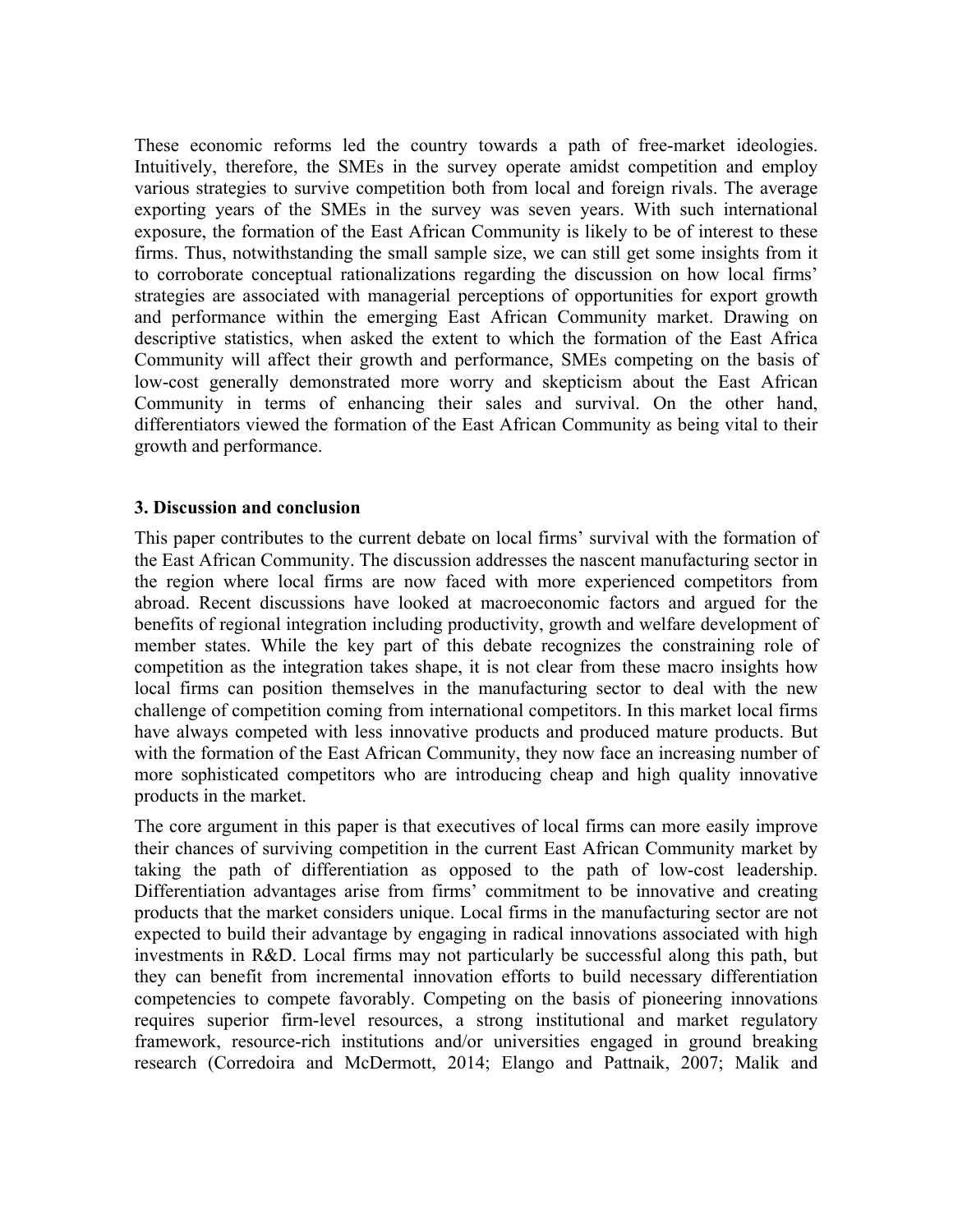Aggarwal, 2012; McDermott and Corredoira, 2010). These are factors which are not available for local firms in the East African region.

While this paper did not focus on how firms can build competencies for differentiation through innovation, there is an opportunity to draw on previous work on upgrading which focused on firms in big emerging markets such as China, Brazil and India to guide strategic action in the region. For instance, a large body of research has found support for a higher competitive position for emerging-market firms in those markets which invest in building their innovative capacities through reverse engineering; adapting technologies, products and processes from developed countries to local contexts; and being committed to adopting flexible manufacturing processes such as lean production and total quality management (Corredoira and McDermott, 2014; Malik and Kotabe, 2009; McDermott and Corredoira, 2010).

More recent studies have started demonstrating how seemingly weak institutions such as technical institutes and organizations such as business associations can help firms in emerging markets to be innovative by helping them acquire diverse experiential knowledge (Malik, 2008; McDermott and Corredoira, 2010). These are interesting observations that future research can investigate to deepen our understanding of how local firms in the East African region can utilize similar avenues to overcome the challenges that they face in becoming successful differentiators. With these insights, this conceptual paper not only opens a discussion on how a choice between low-cost leadership and differentiation strategy can affect the competitiveness of local manufacturing firms in the East African Community market, but also offers avenues for future research addressing the aspect of how these firms can be supported so that they become differentiators.

#### **References**

- Adar, K.G. (2011). *East African Community Information Guide for Investors*. Arusha: East African Community Secretariat.
- Corredoira, R.A. and McDermott, G. A. (2014). Adaptation, Bridging and Firm Upgrading: How Non-Market Institutions and MNCs Facilitate Knowledge Recombination in Emerging Markets. *Journal of International Business Studies*, *45*(6), 699–722.
- Daily Nation. (2016). South Sudan joins East African Regional bloc-Daily Nation. Retrieved March 15, 2016, from http://www.nation.co.ke/business/South-Sudanadmitted-into-EAC/-/996/3100314/-/6t0bfiz/-/index.html
- Dess, G.G. and Davis, P.S. (1984). Porter's (1980) Generic Strategies as Determinants of Strategic Group Membership and Organizational Performance. *The Academy of Management*, *27*(3), 467–488.
- East African Community Secretariat (2006). *Trade Policy Review Report by the Secretariat East African Community*. World Trade Organisation-Trade Policy Review Body. Geneva.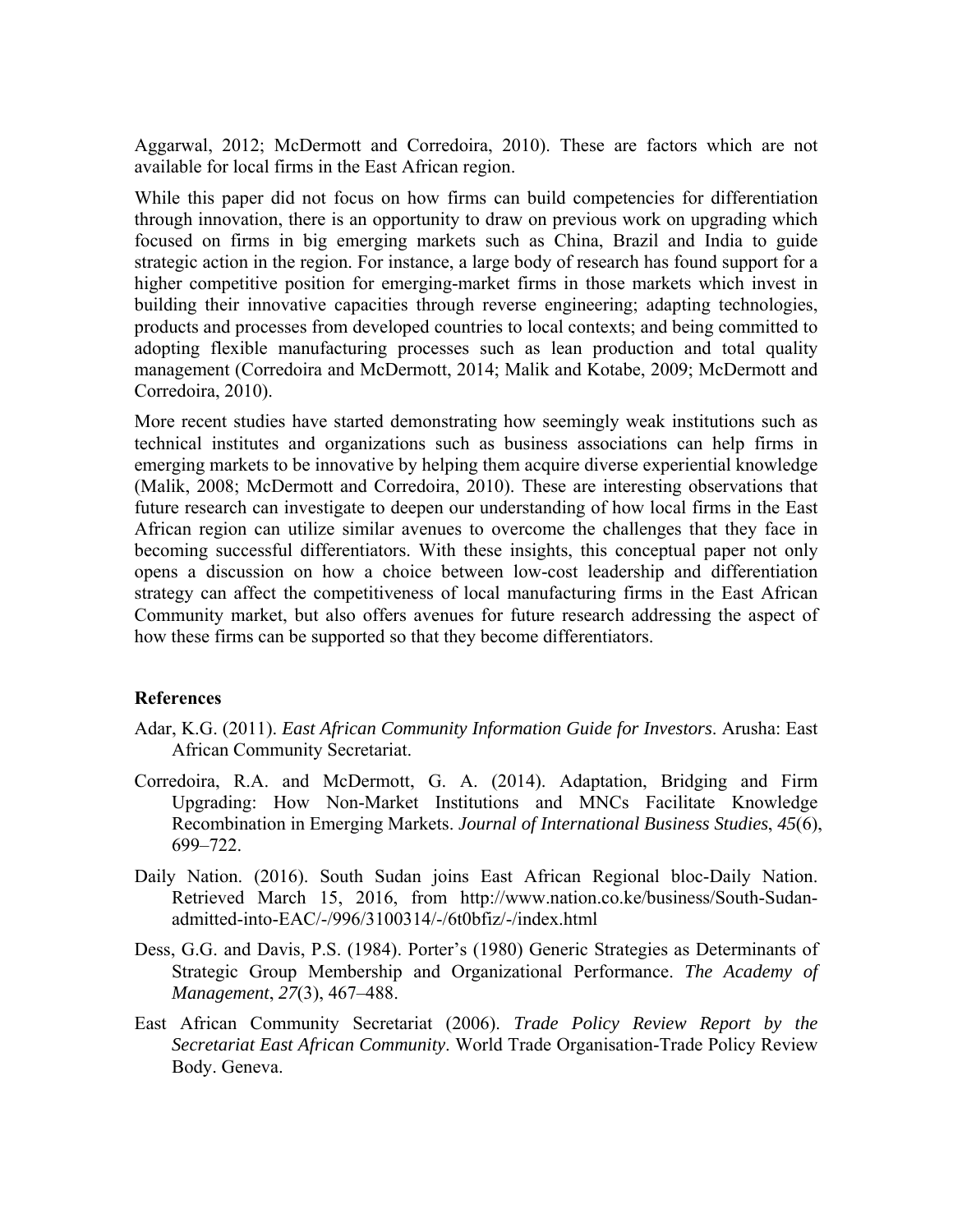- East African Community Secretariat. (2014). *East African Community Facts and Figures 2014*. Arusha.
- Elango, B. and Pattnaik, C. (2007). Building Capabilities for International Operations through Networks: A Study of Indian Firms International Expansion of Emerging Market. *Journal of International Business Studies*, *38*(4), 541–555.
- Frameworks. (2016). Africa : The Last Frontier Spring 2015 Africa: The Last Frontier The Fervor of Investment, 1–5.
- Gao, G.Y., Murray, J.Y., Kotabe, M. and Lu, J. (2010). A "strategy Tripod" Perspective on Export Behaviors: Evidence from Domestic and Foreign Firms Based in an Emerging Economy. *Journal of International Business Studies*, *41*(6), 1090–1091.
- Global Entrepreneurship Summit. (2015). Obama's Visit to Kenya Highlights Africa's Immense Potential. Retrieved December 3, 2016, from http://www.ges2015.org/pressreleases/2015/8/25/obama-visit-to-kenya-highlights-africas-immense-potential
- Hategeka, E. (2011). *Creating Favorable Conditions for the Competitiveness of Companies in the East African Community Procurement Process*. EAC Procurement Forum. Kigali.
- Kamala, D.B. (2006). *The Achievements and Challenges of the New East African Community Cooperation*. The business School University of Hull. Hull.
- Kiggundu, M. and Walter, T. (2015). Introduction to the AJOM-GIZ/EAC Special Issue. *African Journal of Management*, *1*(4), 295–302.
- Kotabe, M., Teegen, H. and Aulakh, P.S. (2000). Export Strategies and Performance of Firms from Emerging Economies: Evidence from Brazil, Chile, and Mexico. *The Academy of Management Journal*, *43*(3), 342–361.
- Lalani, O. (2015). How to Scale up Operations for the East African Market: The Case of Roofings Group. *Africa Journal of Management*, *1*(4), 390–395.
- Littlefield, E. (2016). Kenya : Exporting Innovation to the World. Retrieved December 3, 2016, from http://allafrica.com/stories/201507250307.html
- Malik, O.R. (2008). Adapting to market liberalization: The Role of Dynamic Capabilities, Initial Resource Conditions, and Strategic Path Choices in Determining Evolutionary Fitness of Less Developed Country (LDC) firms. *Journal of International Management*, *14*(3), 217–231. http://doi.org/10.1016/j.intman.2007.10.003
- Malik, O.R. and Aggarwal, R. (2012). *The Rise of Emerging Market Multinational Companies (AMNC): A Capabilities-based perspective (Third Copenhagen Conference on Emerging Multinational Companies: Outward Investment from Emerging Economies)*. Denmark
- Malik, O.R. and Kotabe, M. (2009). Dynamic Capabilities, Government Policies, and Performance in Firms from Emerging Economies: Evidence from India and Pakistan. *Journal of Management Studies*, *46*(3), 421–450.